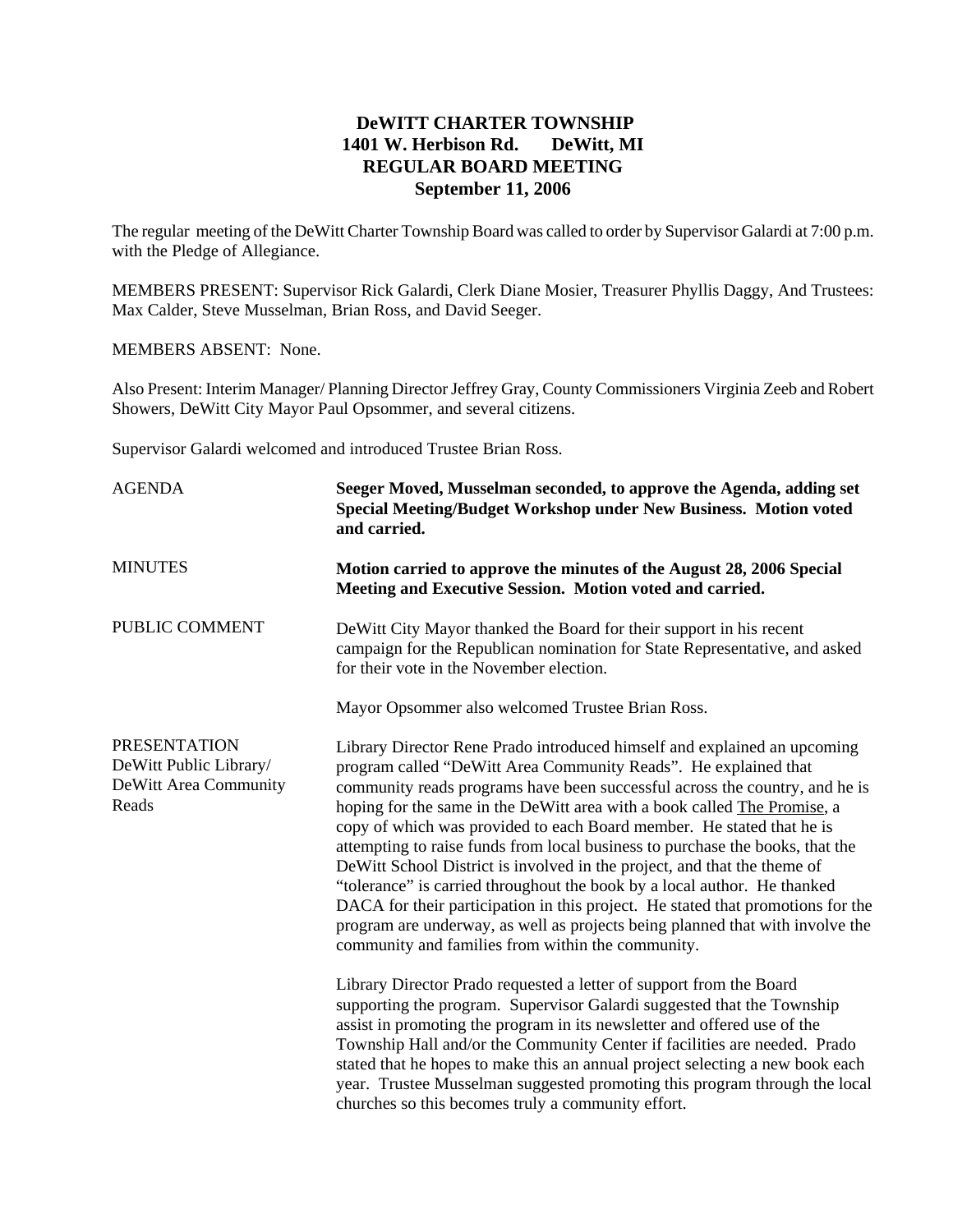Twp Board Minutes September 11, 2006 Pg 2

PUBLIC HEARING Annual Assessment For Streetlighting Resolutions 060822- 060863

**Mosier moved, Calder seconded, to authorize the Township Supervisor to provide the library with a letter indicating the Board's support for the Community Reads Program. Motion voted and carried.** 

Supervisor Galardi called to order the Public Hearing for the Annual Assessment of Streetlighting Districts. Interim Manager Gray explained that these assessments are done annually for the actual cost of electricity to power the streetlights in neighborhoods. He noted that over 2,000 first class mail notices were sent to property owners. He also noted that Assessor Tafelsky is present to assist the Board with questions.

Clerk Mosier pointed out to those present that numbers are available to tell them what their actual assessment will be.

Mary Kohler, 1637 Yorkleigh, questioned what her assessment will be and the figures were provided.

**Musselman moved, Seeger seconded, to close the Public Hearing on the Annual Assessment of Streetlighting Districts. Motion voted and carried.** 

**Musselman moved, Seeger seconded, to adopt Resolutions 060822 through 060863, authorizing the annual assessment of streetlighting.** 

**AYES: Mosier, Daggy, Calder, Ross, Musselman, Seeger, Galardi NAYS: None.** Motion carried.

**CORRESPONDENCE** Correspondence included the following: meeting reminder for the Clinton County Township Officers Association meeting of September 20, 2006; August Activity Report; Clinton County Road Commission notice of temporary closure of Chandler Road; Comcast programming update; a letter from Attorney J. Richard Robinson regarding the appointment of Trustee Ross; Fire Department Burning Issues Newsletter; a letter from the City of East Lansing regarding Township properties within their master plan.

REPORTS & **COMMENTS** Supervisor Galardi explained the letter from the City of East Lansing. Trustee Musselman commented on an article in the Michigan Townships Association News regarding the Keep America Beautiful President's Award received by DeWitt Township for Granger Park.

> Commissioner Showers welcomed Trustee Ross. He reminded the Board that the notice of meeting has been sent from the Clinton County Economic Development Task Force, said meeting to be held in DeWitt Township on September 19<sup>th</sup>. Commissioner Showers provided an update on the proposed Rails-to-Trails project, stating that things are moving forward.

> Supervisor Galardi reported that he and Trustee Musselman had a meeting at the Airport Authority regarding potentials for partnering with other municipalities to provide an incentive to industry to locate at the airport. He stated that the airport's goal is to become a major cargo hub and port of entry for international freight for this part of the country. He stated that the Airport Authority is asking how we are doing with a 425 Agreement with the City of Lansing, but we do not even know if significant benefit would result in any 425 Agreement. He pointed out that if the Lansing location is considered then we would need to be competitive with airports like Cleveland and Detroit, and it appears that Townships do not have the ability to offer incentives that a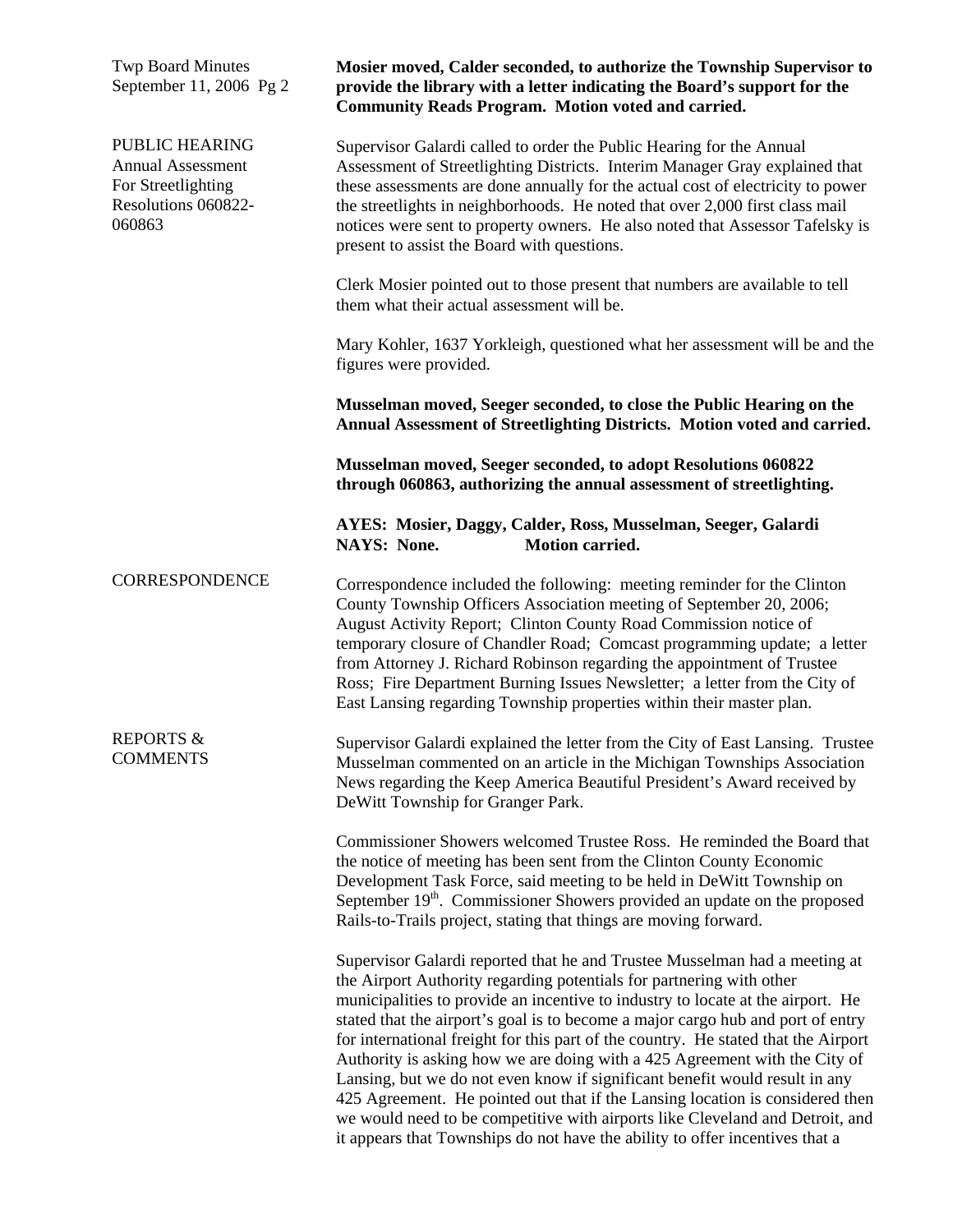| <b>Twp Board Minutes</b><br>September 11, 2006 Pg 3     | city might, similar to the situation experienced when the Air Wisconsin<br>package was formulated. He stated that we will continue to work with the<br>economic development representatives from the City of Lansing, determine<br>what incentives the City can offer that the Township could not, determine the<br>impact of any incentives, and then bring the issue back before the Board.                                                                                                                                                                                                                                                                                                                                                           |
|---------------------------------------------------------|---------------------------------------------------------------------------------------------------------------------------------------------------------------------------------------------------------------------------------------------------------------------------------------------------------------------------------------------------------------------------------------------------------------------------------------------------------------------------------------------------------------------------------------------------------------------------------------------------------------------------------------------------------------------------------------------------------------------------------------------------------|
|                                                         | Clerk Mosier explained the challenges facing election workers with<br>overwhelming changes to procedures. She requested that Board members<br>consider working at the upcoming November election and pointed out the<br>benefits from such service.                                                                                                                                                                                                                                                                                                                                                                                                                                                                                                     |
|                                                         | Trustee Seeger pointed out that the Clinton County Township Officers<br>Association meeting will be on September 20, 2006, encouraged attendance,<br>and noted that he always tries to attend.                                                                                                                                                                                                                                                                                                                                                                                                                                                                                                                                                          |
|                                                         | Interim Manager Gray reported the following: interviews were held last week<br>to fill the vacancy in the Police Department; Attorney J. Richard Robinson is<br>working on his written opinion regarding the Riverside Estates Land Division<br>issue; the POLC has notified the Township that the grievance filed by Officer<br>Smith has been dropped; the South Central Area Plan was sent out for<br>proposals, with an October/November date targeted for award of a contract;<br>the Brownfield Redevelopment Authority request which is being investigated<br>is running behind the original time frame, however, continues to make<br>progress.                                                                                                 |
|                                                         | Supervisor Galardi requested that Gray contact the impacted developers<br>regarding the Brownfield issue.                                                                                                                                                                                                                                                                                                                                                                                                                                                                                                                                                                                                                                               |
|                                                         |                                                                                                                                                                                                                                                                                                                                                                                                                                                                                                                                                                                                                                                                                                                                                         |
| <b>VOUCHERS</b>                                         | Seeger moved, Musselman seconded, to approve Operating Fund<br>Vouchers 50606 - 50703, and Tax Fund Vouchers 6528 - 6552. Motion<br>voted and carried.                                                                                                                                                                                                                                                                                                                                                                                                                                                                                                                                                                                                  |
| <b>UNFINISHED</b><br><b>BUSINESS</b>                    | None.                                                                                                                                                                                                                                                                                                                                                                                                                                                                                                                                                                                                                                                                                                                                                   |
| <b>NEW BUSINESS</b><br>Division of Platted<br>Lot-Kasch | Planning Director Gray reviewed his memo, dated September 8, 2006,<br>regarding the division of a platted lot within Looking Glass Pines No. 3<br>Subdivision, requested by H. James and Marsha Kasch. He explained that the<br>process is determined by Section 101-4.691 of the Subdivision Control<br>Ordinance. The information was reviewed and discussed.                                                                                                                                                                                                                                                                                                                                                                                         |
|                                                         | The Kasch's were present and made no comment.                                                                                                                                                                                                                                                                                                                                                                                                                                                                                                                                                                                                                                                                                                           |
|                                                         | Seeger moved, Calder seconded, to approve the proposed division of Lot<br>67 of Looking Glass Pines No. 3 Subdivision, subject to the following<br>conditions: 1) at the time that a deed is recorded transferring ownership<br>of the divided lot, a Memorandum of Lot Restriction shall be recorded<br>with the Clinton County Register of Deeds combining the divided area of<br>Lot 67 with Lot 68 of Looking Glass Pines No. 3 Subdivision 2) the<br>applicant shall record an affidavit and survey documentation for the<br>division with the Clinton County Register of Deeds 3) the applicant shall<br>provide copies of all recorded documents to the Township Planning<br>Department and Township Assessing Office. Motion voted and carried. |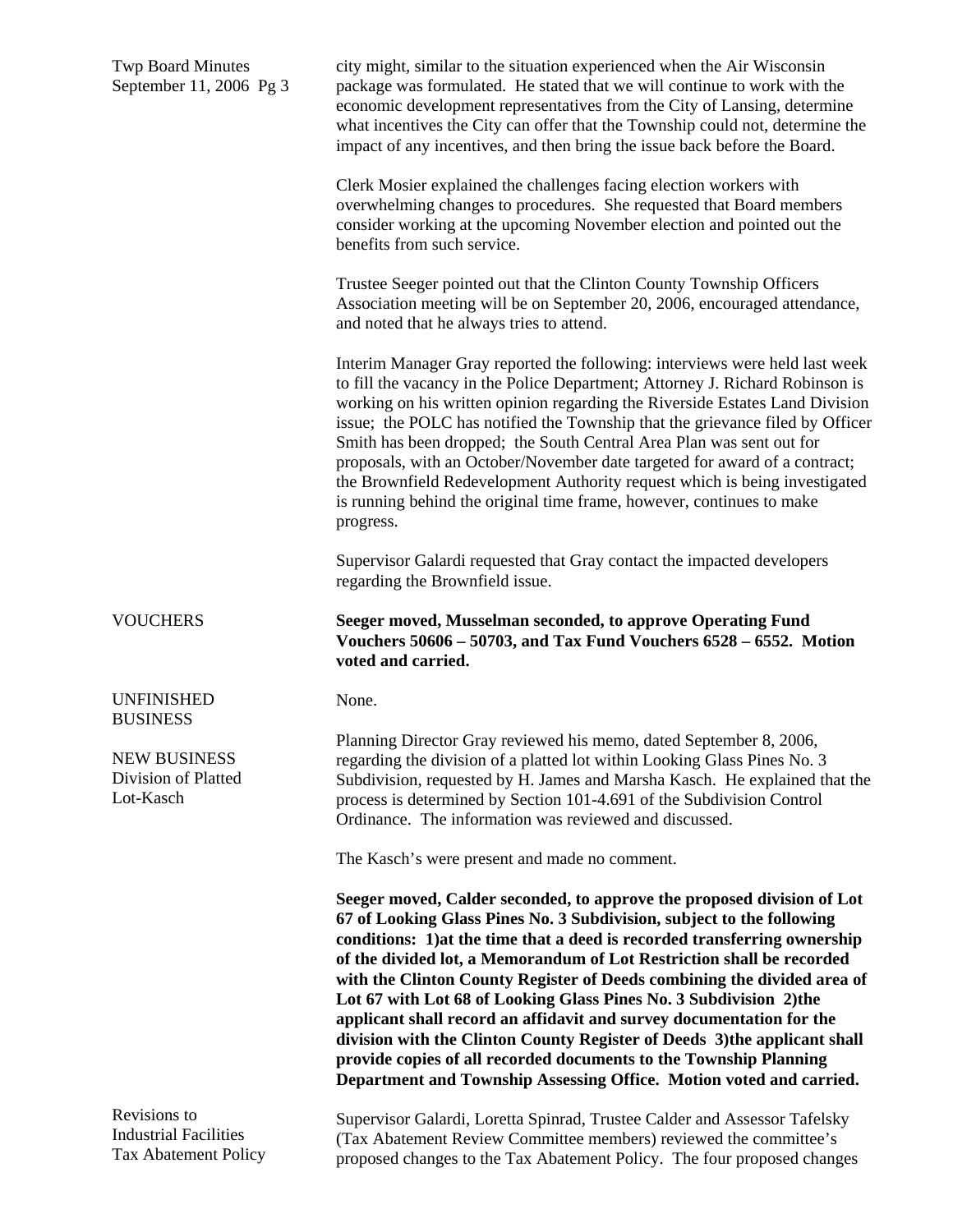| <b>Twp Board Minutes</b><br>September 11, 2006 Pg 4            | were discussed. It was pointed out that the policy is new, and in considering<br>the first application it became apparent that these changes will allow the<br>committee to fairly evaluate applications consistent with the goals discussed<br>when the policy was adopted.                                                                        |
|----------------------------------------------------------------|-----------------------------------------------------------------------------------------------------------------------------------------------------------------------------------------------------------------------------------------------------------------------------------------------------------------------------------------------------|
|                                                                | Calder moved, Mosier seconded, to adopt the proposed revisions to the<br>Appendix A - Evaluation Scale of the Industrial Facilities Tax Abatement<br>Policy. Motion voted and carried.                                                                                                                                                              |
| Set Public Hearing<br>2007 Proposed Budget                     | Seeger moved, Musselman seconded, to set a Public Hearing for the 2007<br>Township Budget for October 9, 2006, at 7:00 p.m. Motion voted and<br>carried.                                                                                                                                                                                            |
| <b>Set Public Hearing</b><br>Rezoning 06-880003<br>Auto-Owners | Planning Director Gray explained that state statue not only authorized the<br>development of Planned Unit Developments, but requires that the Board of<br>Trustees hold a public hearing on requests for these types of rezoning, in this<br>case the Auto-Owners Insurance Company request for rezoning to Planned<br>Office Development District. |
|                                                                | Ross moved, Calder seconded, to set a Public Hearing to consider<br>Rezoning Request 06-880003 from Auto-Owners Insurance Company,<br>and the Planning Commission recommendation regarding the same, for<br>September 25, 2006, at 7:00 p.m. Motion voted and carried.                                                                              |
| Nomination - Citizen<br><b>Recognition Plaque</b>              | Seeger moved, Galardi seconded, to approve the nomination of Arthur<br>(Phil) Patriarche for the Citizen Recognition Plaque. Motion voted and<br>carried.                                                                                                                                                                                           |
|                                                                | Clerk Mosier explained that she will draft a Resolution for the Board's<br>consideration, have the plaque engraved, and invite Mr. Patriarche to attend a<br>future Board meeting for a presentation.                                                                                                                                               |
| Set Special Meeting<br><b>Budget Workshop</b>                  | Mosier moved, Seeger seconded, to set a Special Meeting to consider the<br>2007 proposed budget for September 25, 2006, at 5:30 p.m., said meeting<br>to be held in a workshop format. Motion voted and carried.                                                                                                                                    |
| PUBLIC COMMENT                                                 | Loretta Spinrad, member of the Clinton County Economic Development Task<br>Force, pointed out that the results of their commissioned Feasibility Survey<br>will be presented to the public on September $19th$ at 7:30 a.m. at the DeWitt<br>Conference Center. She encouraged attendance.                                                          |
| <b>BOARD COMMENTS</b>                                          | Fire Chief Koos reported that a low level of interest caused the cancellation of<br>the Citizens' Fire Academy.                                                                                                                                                                                                                                     |
|                                                                | Trustee Ross thanked the Board for their confidence in his appointment.                                                                                                                                                                                                                                                                             |
|                                                                | Trustee Seeger reported that the next Open Space Ad Hoc Committee meeting<br>is September $14th$ at 7:00 p.m. He also reported that on September $26th$ the<br>Friends of the Looking Glass River will be doing a river clean up project and<br>they are looking for volunteers.                                                                    |
|                                                                | Supervisor Galardi noted that he has expressed interest in joining the Friends<br>of the Looking Glass group, but he has not received the promised contact.                                                                                                                                                                                         |